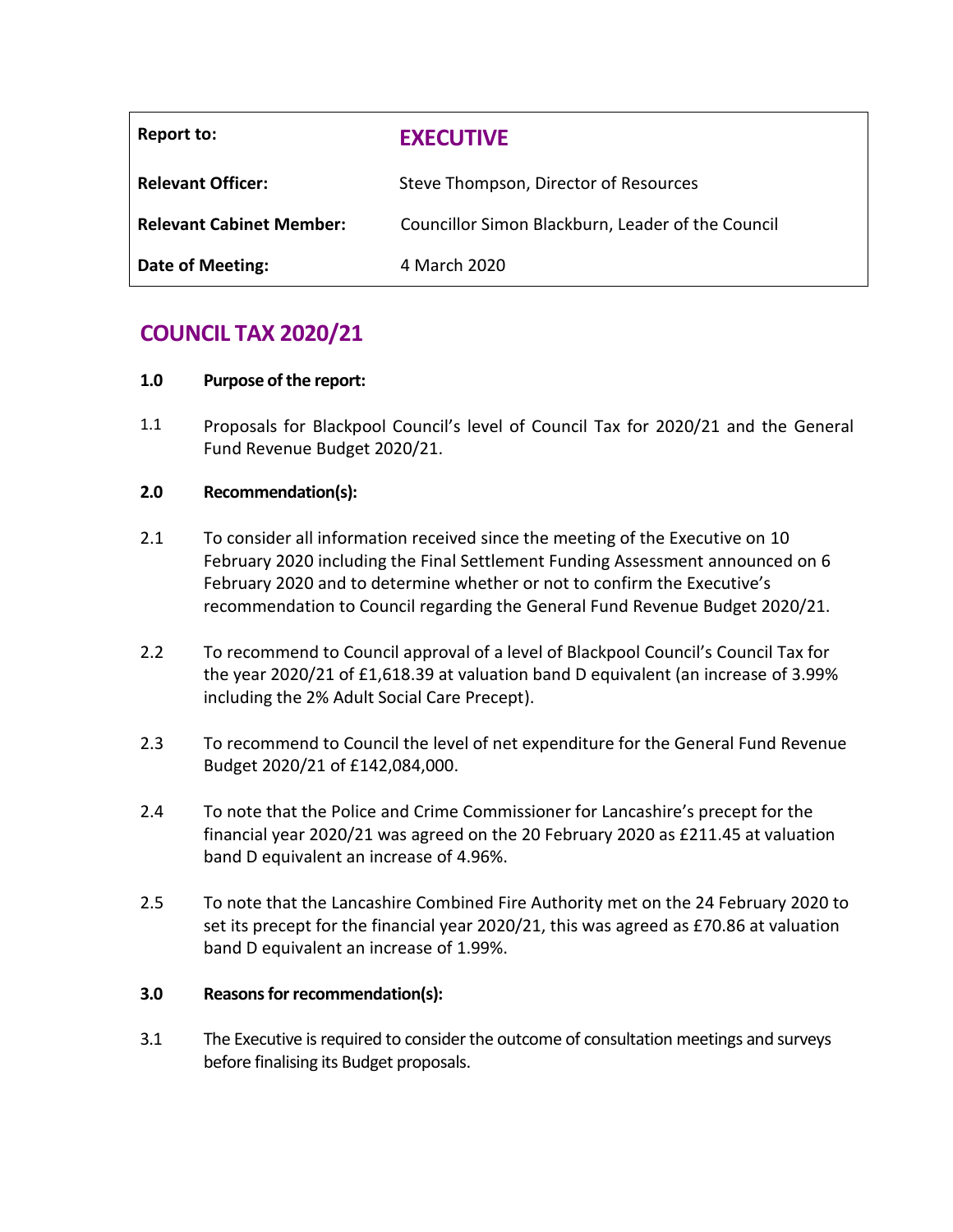The setting of the General Fund Revenue Budget and the level of Council Tax is consistent with the principles approved by the Executive at its meeting on 10 February 2020.

- 3.2a Is the recommendation contrary to a plan or strategy adopted or approved by the Council? NO
- 3.2b Is the recommendation in accordance with the Council's approved Not applicable budget? the report once

approved will become the Council's new approved Budget

3.3 Other alternative options to be considered:

Although one of the eight guiding principles of the Council's Medium-Term Financial Sustainability Strategy 2016/17 – 2021/22 is "to keep Council Tax levels as low as possible", Government funding reductions alongside increasing service demands and inflationary pressures on the Council's Budget in 2020/21, in particular Children's Social Care pressures, prevent a Council Tax level any lower than the capped level being prudent or practicable.

The council tax level recommended balances all eight principles with the need to fund and maintain core services. Although the level of Council Tax at valuation band D that is recommended is £1,618.39, the profile of hereditaments in Blackpool with bands A and B comprising 74% of the total means that the average Council Tax payable per dwelling in 2020/21 is estimated at £841.

## **4.0 Council Priority:**

- 4.1 The report covers both of the Council priorities:
	- "The economy: Maximising growth and opportunity across Blackpool"
	- "Communities: Creating stronger communities and increasing resilience"

#### **5.0 Background Information**

5.1 At its meeting on 10 February 2020, the Executive considered a report of the Director of Resources that recommended to Council approval of a net expenditure for the General Fund Revenue Budget of £142,084,000 that would result in a level of Council Tax for the year 2020/21 of £1,618.39 at valuation band D equivalent. This is an increase of 3.99% including the 2% Adult Social Care Precept.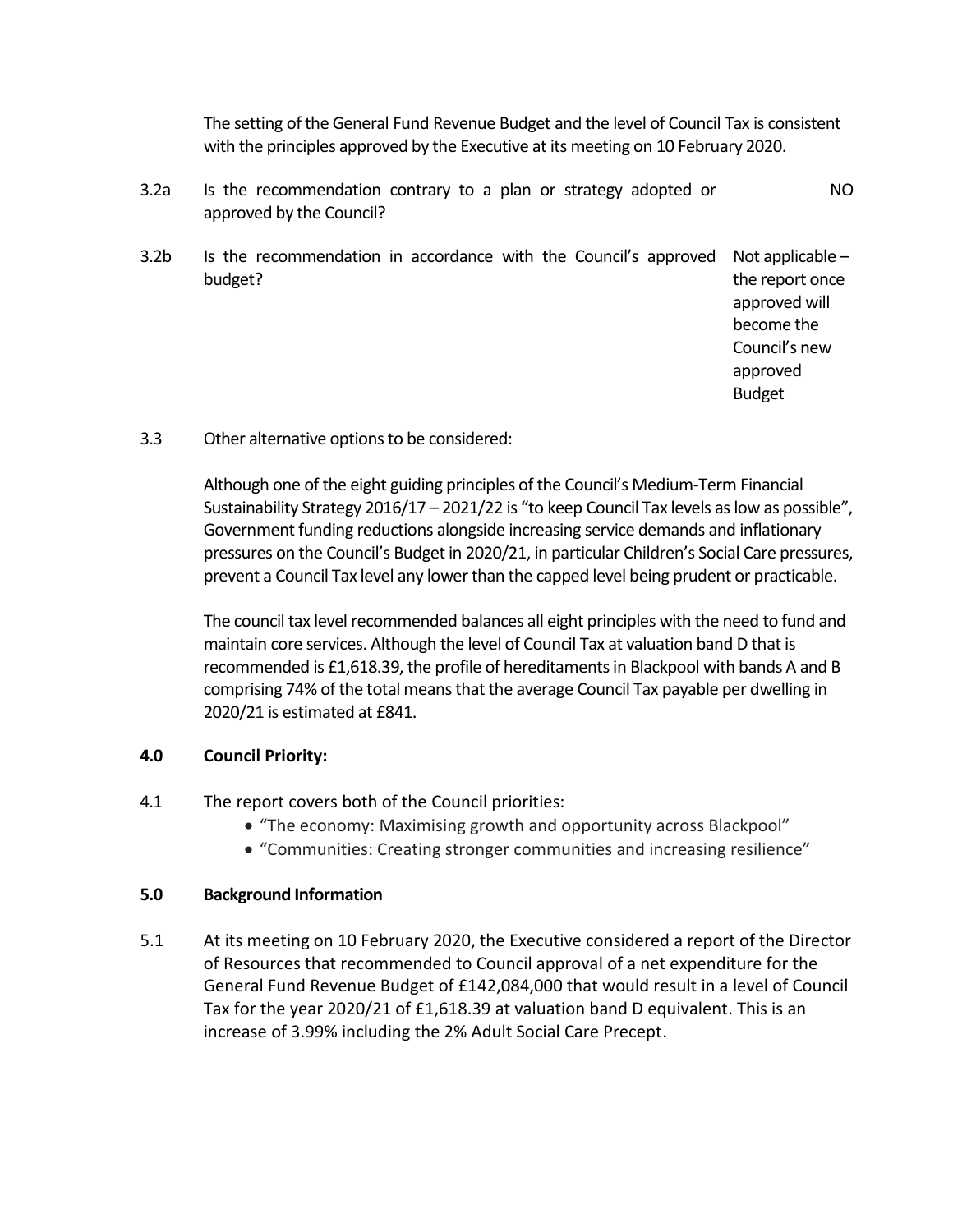- 5.2 The Final Settlement of Blackpool Council's 2020/21 Settlement Funding Assessment was announced by the Ministry of Housing, Communities and Local Government on 6 February 2020. There were no changes to the Provisional Settlement Funding Assessment of £63,300,000 for 2020/21.
- 5.3 As part of the final Local Government Finance Settlement the threshold for 'excessive' Council Tax increases for 2020/21 was confirmed at 4%, an increase of 4% or more requiring a local referendum to be held. This 4% threshold includes the additional 2% allowed for expenditure on Adult Social Care and 2% for other expenditure. The level of Council Tax recommended in this report will not invoke this requirement.
- 5.4 Besides the ongoing dialogue with the trade unions throughout the budget-setting process, consultation has taken place via community engagement meetings and the Council has also undertaken two engagement exercises to seek comments and ideas on the Budget, one aimed at individual residents and staff which attracted 127 responses and the other aimed at stakeholder organisations which received 21 responses. Both sought views on Council priorities and services at a broad level and asked for comments on ways in which the Council could save or generate money. Wider consultation has taken place via the Council's extensive corporate communication methods which include media briefings. Also a Budget Scrutiny Panel was held on 24 February 2020 which considered the impact of the 2020/21 Council budget proposals. The minutes from that meeting will be circulated separately to members once produced.
- 5.5 The precepts of the Police and Crime Commissioner for Lancashire was agreed on the 20 February 2020 as £211.45 at valuation band D an increase of 4.96%. The Lancashire Combined Fire Authority's precept for the year 2020/21 was agreed on the 24 February 2020 as £70.86 at valuation band D equivalent an increase of 1.99%.
- 5.6 Does the information submitted include any exempt information? No

# 5.7 **List of Appendices:**

Appendix 2a: Equality Analysis (EA)

## **6.0 Legal considerations:**

6.1 There is a duty for major precepting authorities to issue a precept for 2020/21 before 1 March 2020. For other local authorities including Blackpool Council there is a duty to set 2020/21 budgets before 11 March 2020.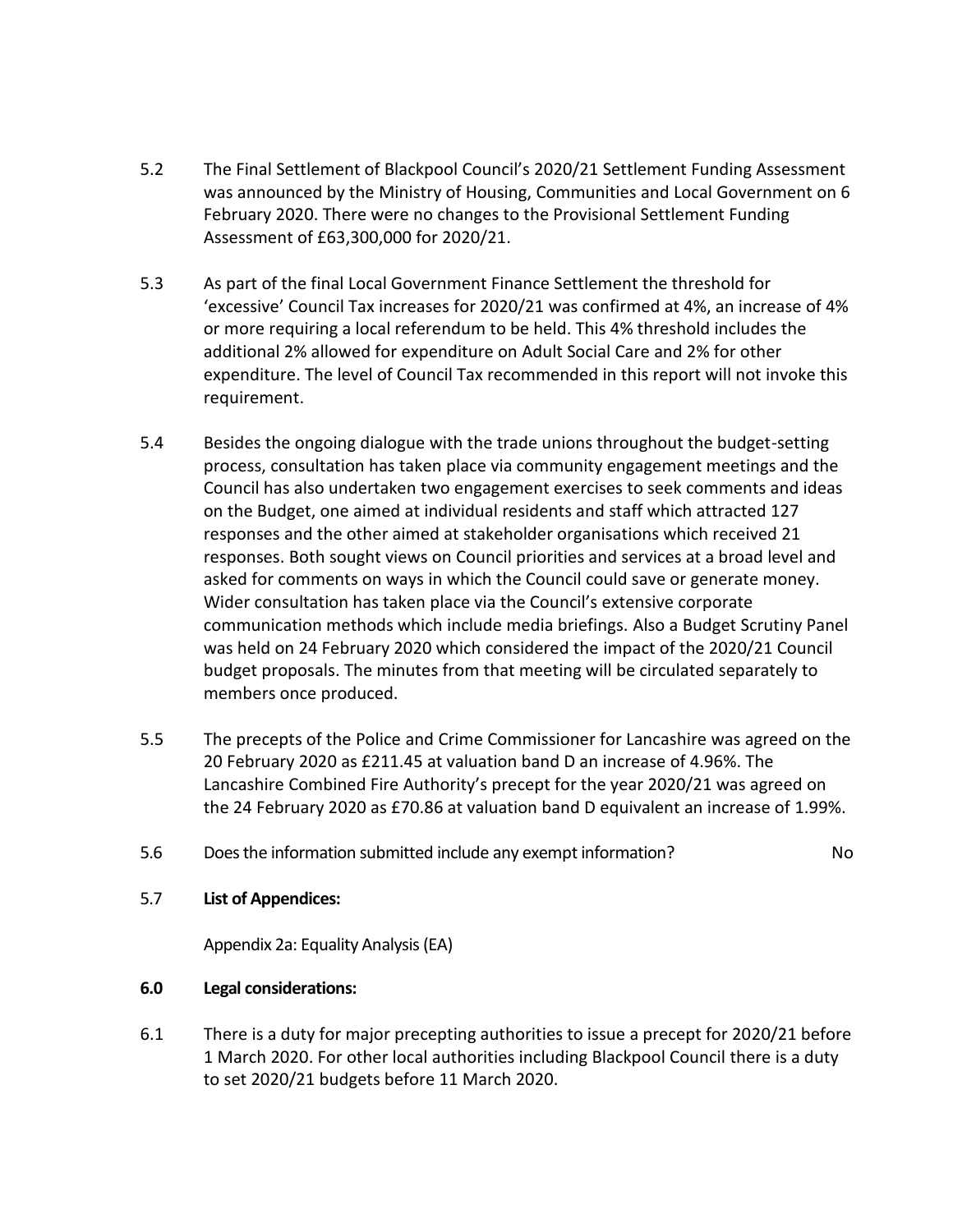#### **7.0 Human Resources considerations:**

7.1 Human Resources considerations were outlined in the General Fund Revenue Budget 2020/21 report.

## **8.0 Equalities considerations:**

- 8.1 In the course of developing this year's Council Tax proposal, officers have considered whether there could be unintended adverse impacts on people because of shared characteristics protected by the Equality Act.
- 8.2 The Council believes the policy will not have any adverse or indirectly discriminatory effects. In particular, we have analysed the impact on vulnerable groups and people who share the protected characteristics under the Equality Act.
- 8.3 A full Equality Analysis report into the detailed budget proposals within the Revenue Budget has underpinned this consideration. This analysis, together with other information available to us gives us a picture of the needs of a community that consistently is ranked at the top of the most deprived in England in terms of income, employment and health.
- 8.4 In regard, to impact, the Council believes the proposals are the best that we can do to continue to protect core services to vulnerable people and communities, together with the need to balance the budget and move to a greater self-sufficiency with regard to income and tax-raising given the future reductions in central government grant support outlined in the Medium-Term Financial Sustainability Strategy.
- 8.5 A summary of the Council's equalities analyses of the consequences of the budget proposals on services and their users is attached at Appendix 2a.

## **9.0 Financial considerations:**

9.1 As outlined in this report.

## **10.0 Risk management considerations:**

10.1 A Risk Analysis was produced for the General Fund Revenue Budget 2020/21 report to the Executive on 10 February 2020 - this remains applicable.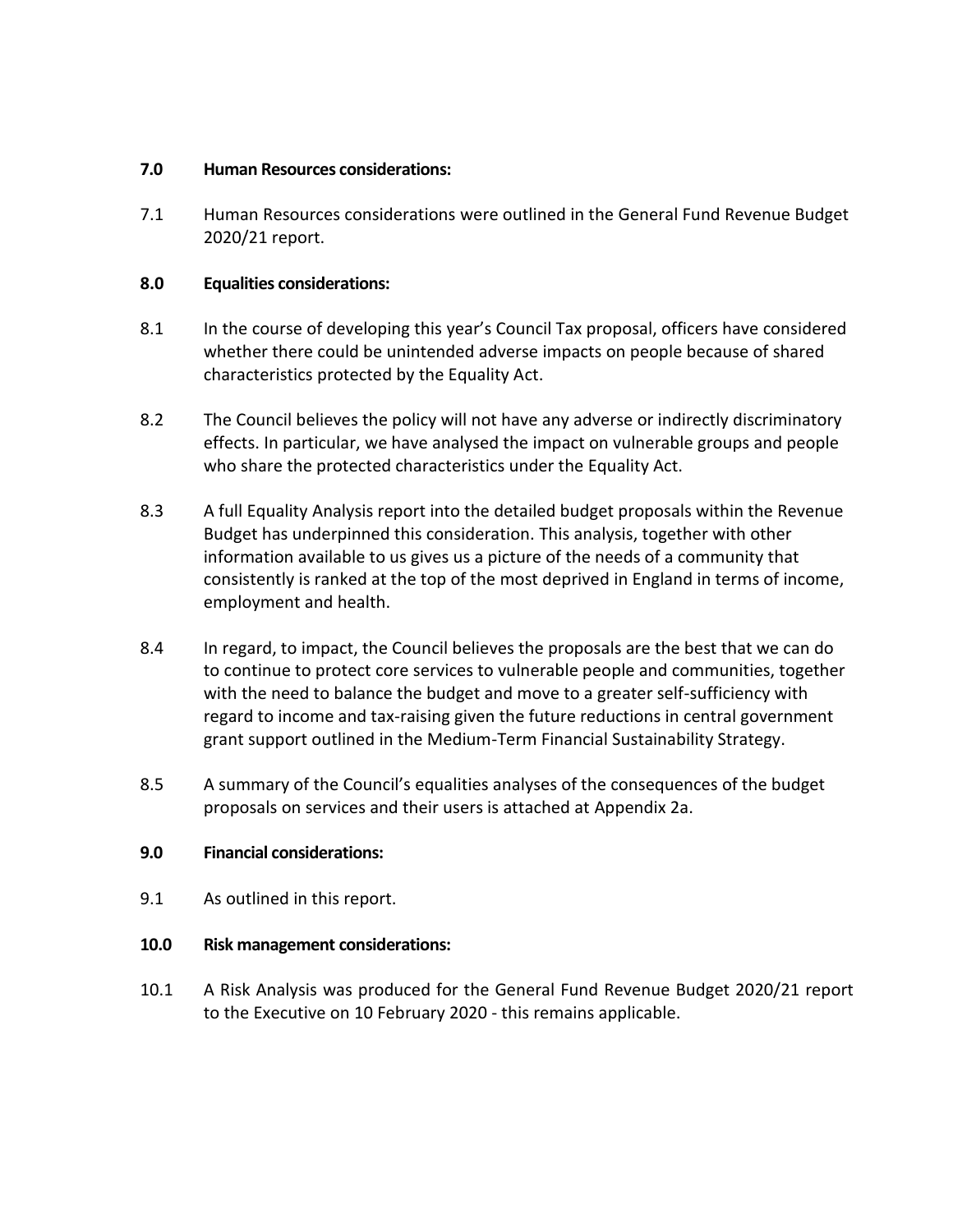#### **11.0 Ethical considerations:**

11.1 In the context of a budget savings requirement of £19.65m in 2020/21 with inevitable reductions to some services, a Council Tax increase of 3.99% which will yield £2.31m is a necessary contribution to ensure that key Council services are maintained.

## **12.0 Internal/ External Consultation undertaken:**

- 12.1 Consultation meetings on the broad budget position facing the Council have always been undertaken with the community equality groups. The Council's Director of Resources or his representative has often personally attended and briefed a number of these groups over this period.
- 12.2 Wider communication has also taken place via the Council's extensive corporate communication methods, which include website, social media, media briefings, press statements and interviews.
- 12.3 Once specific proposals were published in January 2020, detailed consultations with all affected stakeholders - amongst them staff, service users and communities of interest/equality groups – have taken place. The outcomes of these consultations have been considered by key decision makers and accordingly have informed the final proposals contained in the budget.
- 12.4 Consultation with the trade unions with regards to staffing issues has been embedded into normal working practices and has also met all formal consultation requirements.

#### **13.0 Background papers**

13.1 Budget working papers and above consultation minutes and feedback.

#### **14.0 Key decision information**:

| 14.1 | Is this a key decision?                                             | Yes     |
|------|---------------------------------------------------------------------|---------|
| 14.2 | If so, Forward Plan reference number:                               | 29/2019 |
| 14.3 | If a key decision, is the decision required in less than five days? | No.     |

14.4 If **yes**, please describe the reason for urgency: